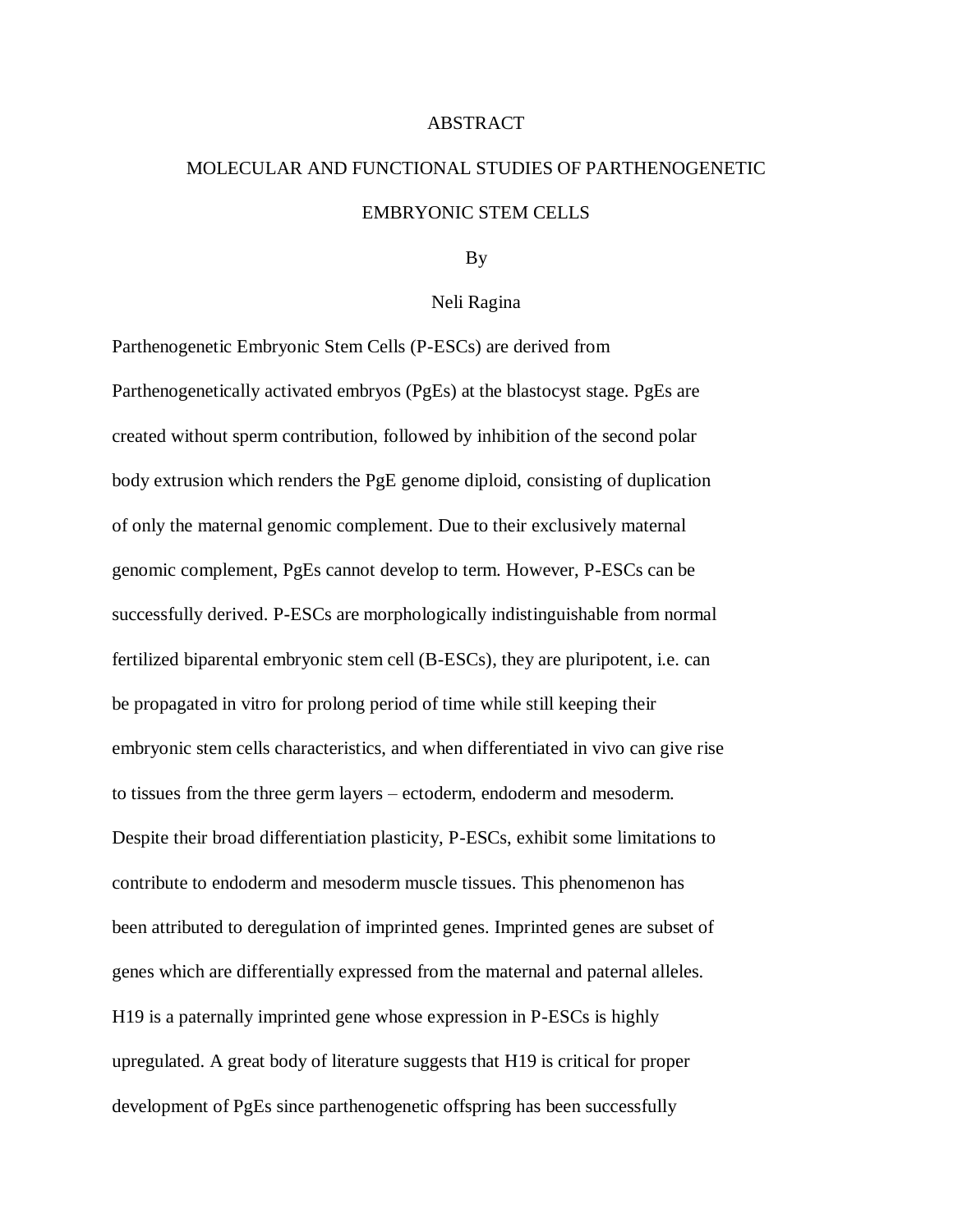derived by deleting the H19 coding region from one of the maternal chromosomes. H19 has been found to play an important role for P-ESCs differentiation potential as well. Therefore we hypothesized that modulation of H19 gene expression in P-ESCs by using a small hairpin RNA (shRNA) approach, will enhance the ability of these cells to give rise to endoderm and mesoderm-muscle derivatives in in vivo and in vitro assays.

Our study focuses on developing a model for stable and efficient downregulation of H19 in human, primate and mouse P-ESCs. We further follow the differentiation potential of mouse P-ESCs using an in vivo teratoma formation assay and an in vitro study whereby the P-ESCs are induced to give rise to beating cardiomyocytes.

Our data revealed that P-ESCs with stable H19 downregulation can be derived from human, primate and mouse P-ESCs. Moreover, we showed for the first time, to our knowledge that suppression of H19 in P-ESCs resulted in an increased propensity of the cells to give rise to endoderm and mesoderm muscle derivatives in vivo as well as to higher incidence of beating embryo bodies in an in vitro differentiation assay.

In conclusion, our study provides further knowledge to the biology of P-ESCs and the effect of the imprinted genes, H19 in particular. Future studies would elucidate the molecular mechanism through which H19 exerts its effect and the potential applicability of P-ESCs for autologous stem cell therapy.